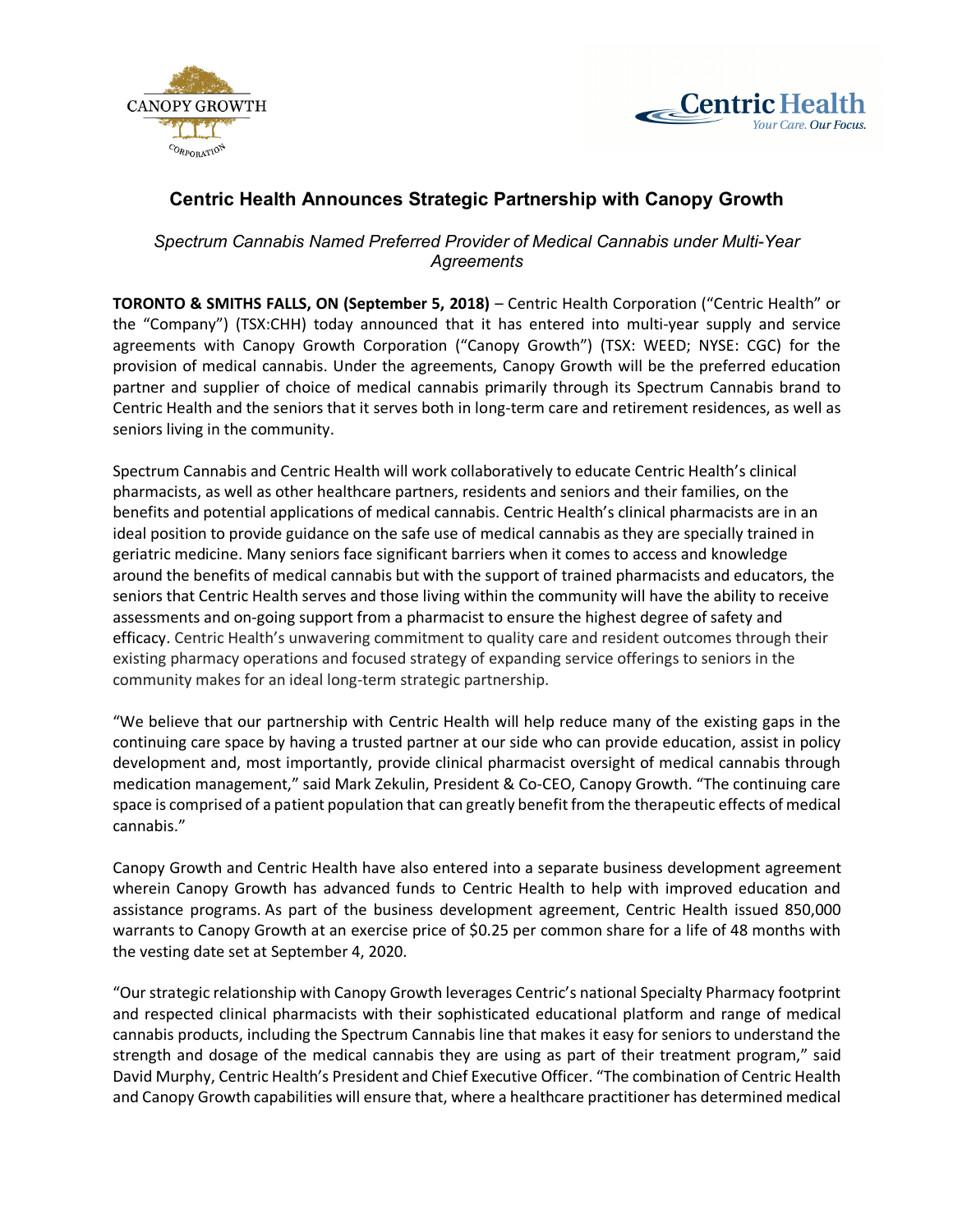



cannabis is appropriate, seniors and home operators will have the best possible support and oversight for medical cannabis treatments."

Here's to Future Growth (and providing seniors with the best care possible).

# **About Centric Health**

Centric Health's vision is to be Canada's most respected and recognized provider in the independent healthcare sectors in which it operates, world renowned for delivering the highest levels of quality care and outcomes, innovative solutions and value to patients, clients and stakeholders. To this end, Centric Health primarily focuses on two core healthcare businesses:

- The Specialty Pharmacy division is a "Seniors First" model composed of a growing national network of fulfilment centres that deliver high-volume solutions for the cost effective supply of chronic medication and other specialty clinical care services, serving more than 28,000 residents in over 475 seniors communities (long-term care facilities, retirement homes and assisted living facilities) nationally. The Specialty Pharmacy division also provides pharmaceutical dispensing services for employees insured by corporate health plans.
- The Surgical & Medical Centres division is Canada's largest independent surgical provider operating five facilities across four provinces. It serves a diversified customer base with private paid non-insured surgeries and diagnostics, government outsourcing of insured surgeries and diagnostics and other procedures funded by third-party payors (including Workers Compensation) and is the proud owner of Canada's first Centre of Excellence in Metabolic and Bariatric Surgery.

With national networks of facilities in each of its businesses, deep knowledge and experience of healthcare delivery and extensive, trusted relationships with payers, physicians, and government agencies, the Company is uniquely positioned to address current and future healthcare needs in growing markets as the Canadian healthcare industry goes through a major transformation over the medium to long term. www.centrichealth.ca

# **About Canopy Growth Corporation**

Canopy Growth is a world-leading diversified cannabis company, offering distinct brands and curated cannabis varieties across the globe. Canopy Growth operates over a dozen licensed cannabis production sites globally with over 2.7 million square feet of production capacity, including over 500,000 square feet of GMP certified production space. From product and process innovation to market execution, Canopy Growth is driven by a passion for leadership and a commitment to building a world-class cannabis company one product, site and country at a time.

With operations spanning 11 countries across five continents, the Company is proudly dedicated to educating healthcare practitioners, advancing the public discourse surrounding cannabis, and conducting robust clinical research in cannabinoid-based animal and human medicines. The Company has also established partnerships with leading sector names including cannabis icon Snoop Dogg, breeding legends DNA Genetics and Green House seeds, and Fortune 500 alcohol leader Constellation Brands, to name but a few.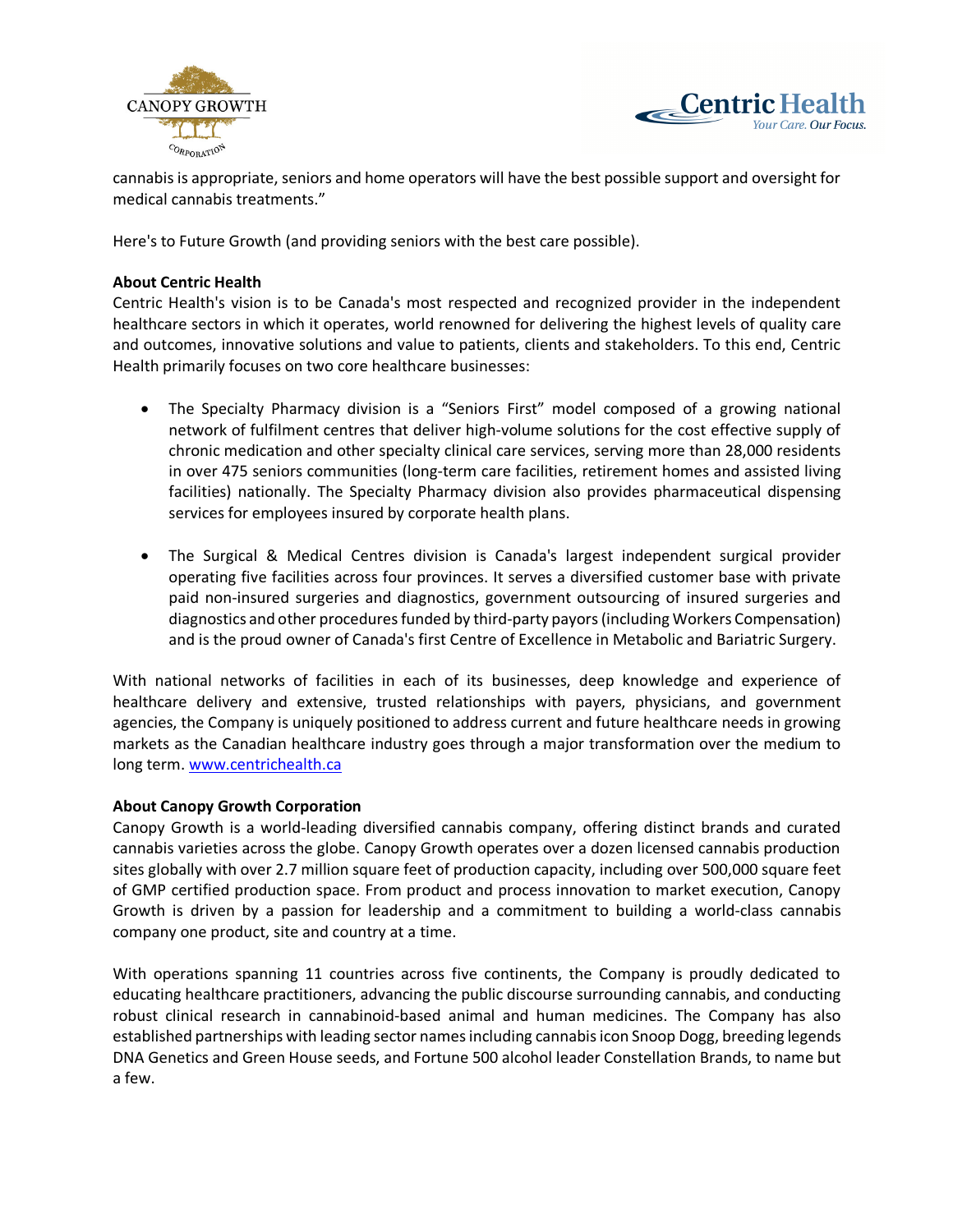



Built on a proud history of firsts, pride in advancing shareholder value through leadership is engrained in all we do at Canopy Growth.

### **About Spectrum Cannabis**

Spectrum Cannabis, a wholly-owned subsidiary of Canopy Growth, is dedicated to simplifying medical cannabis for patients and healthcare practitioners. Spectrum Cannabis is an international medical business which interfaces with healthcare professionals and patients around the world. Founded in Canada, Spectrum Cannabis operates in Australia, South America, Africa and across Europe. Spectrum Cannabis products are available in a wide range of potencies and formats designed to simplify the dialogue around strength and dosage by applying a colour-coded Spectrum to categorize medical cannabis according to THC and CBD levels. Its product lineup includes whole flower cannabis, oils and new innovations such as Softgels. Through product simplification, easy dosing formats, in addition to ongoing education of healthcare professionals, Spectrum is committed to improving the lives of medical cannabis patients around the globe.

Contacts:

### **Centric Health**

David Murphy, President and Chief Executive Officer, Centric Health Corporation, 416-927-8400;

Leslie Cho, Chief Financial Officer, Centric Health Corporation, 416-927-8400

# **Canopy Growth Corporation**

Media Relations Caitlin O'Hara Caitlin.ohara@canopygrowth.com 613-291-3239

Investor Relations Tyler Burns Tyler.burns@canopygrowth.com 855-558-9333 ex 122

Director Bruce Linton tmx@canopygrowth.com

*This news release contains "forward-looking statements" within the meaning of the United States Private Securities Litigation Reform Act of 1995 and "forward-looking information" within the meaning of applicable Canadian securities legislation. Often, but not always, forward-looking statements and information can be identified by the use of words such as "plans", "expects" or "does not expect", "is expected", "estimates", "intends", "anticipates" or "does not anticipate", or "believes", or variations of such words and phrases or state that certain actions, events or results "may", "could", "would", "might" or "will" be taken, occur or be achieved. Forward-looking statements or information involve known and unknown risks, uncertainties and other factors which may cause the actual results ,*